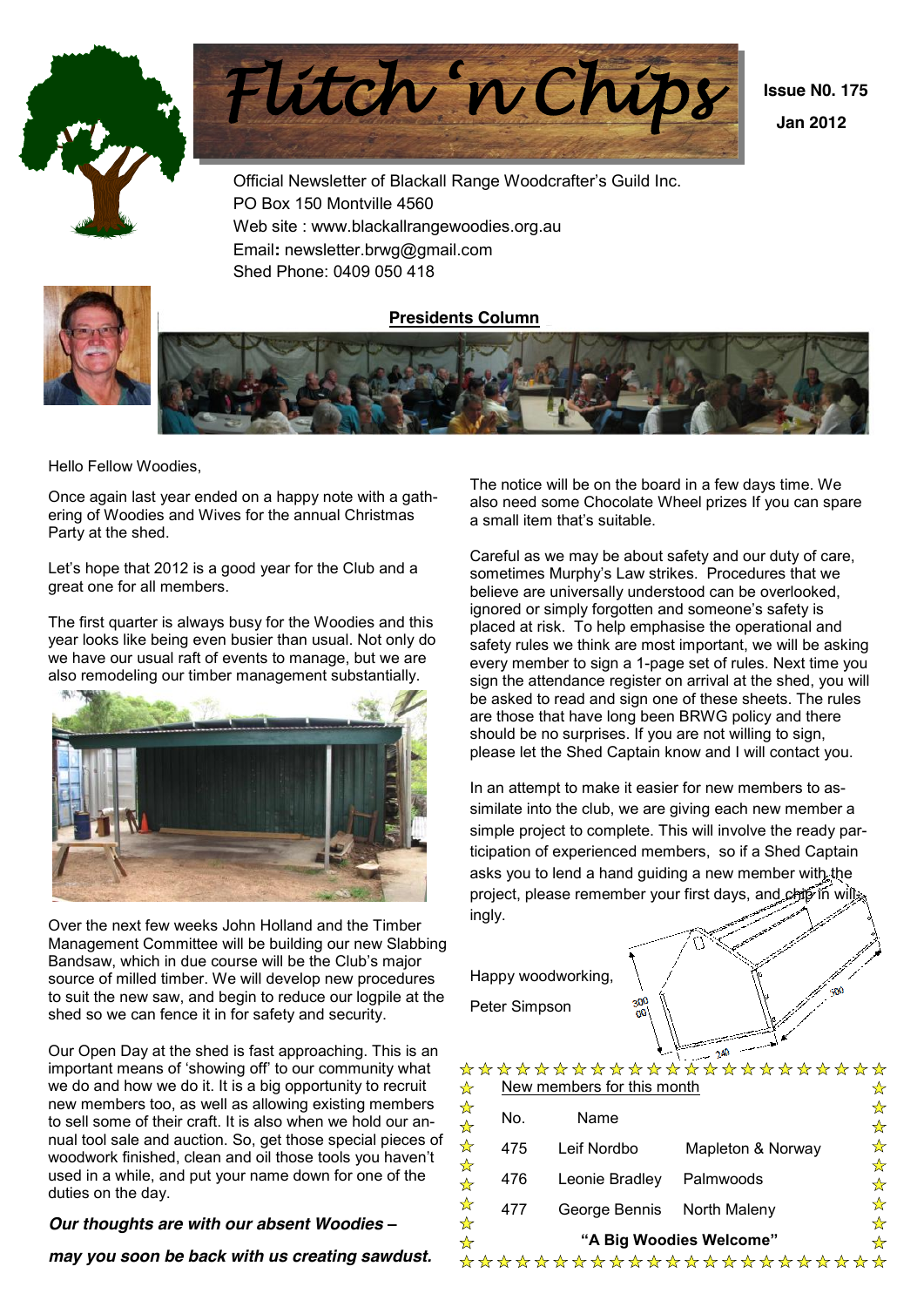LOCAL AND INTERNATIONAL NEWS

# Army benefits from crafty 'toy boys'

very year, a group of men from the Blackall Range E very year, a group of their fight and successiand's Sunshine Coast, make more than 300 wooden toys to donate to The Salvation Army. They give them to the Army's Nambour Corps to distribute to needy families at Christmas.

Affectionately known as the "toy boys", the men have been donating the product of their handiwork for more than 10 years. They plan to increase the number of toys made every year.

"The Salvation Army provides services to kids and disadvantaged families and that's what we want to support," said Keith Muirhead, a member of the guild.

"We want to let the kids know that someone is thinking about them."

The toys are designed for children of all ages and follow strict safety standards.



Some of the colourful wooden toys made by the Blackall Range Woodcrafters Guild on Queensland's Sunshine Coast

"We make puzzles, planes, trains, trucks, kangaroos, snakes, cots for dolls and games for older kids," said Peter Simpson, guild secretary. "We have pull-along toys, push-along toys and anything we think would bring pleasure to the children."

Nambour Corps Officers, Captains Glenn and Julia Price, are very thankful for the toys the guild provides.

"These toys are a big blessing to us at Christmas," said Captain Glenn Price.

"The toys are distributed to over 200 families from the local community through the 'Adopt a Family' program, an initiative of the Sunshine Coast Daily [newspaper]."

Families receiving the toys include those which have been hard hit financially, single parent families, those with sick children, families dealing with grief and loss and those with a range of other needs.



Nambour Corps Salvationist John Vidler thanks the woodworkers for their generous donation of toys to The Salvation Army.

......of course they were 2010 pictures. 2011 was an even bigger story with a total of 453 toys being produced by the Toy Boys.......more of that later.

# The prize winners for the Christmas Raffle drawn at the Christmas party were.....

|                                             | <b>ALL ADDACIVES</b>                        |             |
|---------------------------------------------|---------------------------------------------|-------------|
| 3rd prize - Meal for 2 at Flaxton Gardens   | Claris Palmer (daughter of Brian Holdsworth | ticket 0602 |
| 2nd prize – Unique Rocking Horse            | Jim Coles and family                        | ticket 0300 |
| 1st prize - Camphor Laurel Squatter's Chair | Gail Krisanski                              | ticket 0692 |

#### **MAPLETON HARDWARE** Your handy hardware store.

Come in and see us for all your hardware needs. Hand Tools, Sleepers, Power Tools, Drill Bits, Paint and Stains.

Plus Plumbing and General Hardware

**Open 7 Days** 

Rob, Toni and Laurie

Cnr Obi Obi Rd & Emu Walk **MAPLETON Phone 5445 7773** 

L ADRAƏIVEƏ **INDUSTRIAL ABRASIVES SUPPLIER** 





**NDA** 







Phone: (07) 5443 9211 Phone: (07) 5443 9527 Mobile: 0413 945 798 (07) 5443 5714 Fax:

4/20 Kayleigh Drive

Maroochydore Qld 4558

**DAVID BLACK** 

**PROPRIETOR** 

 $\overline{2}$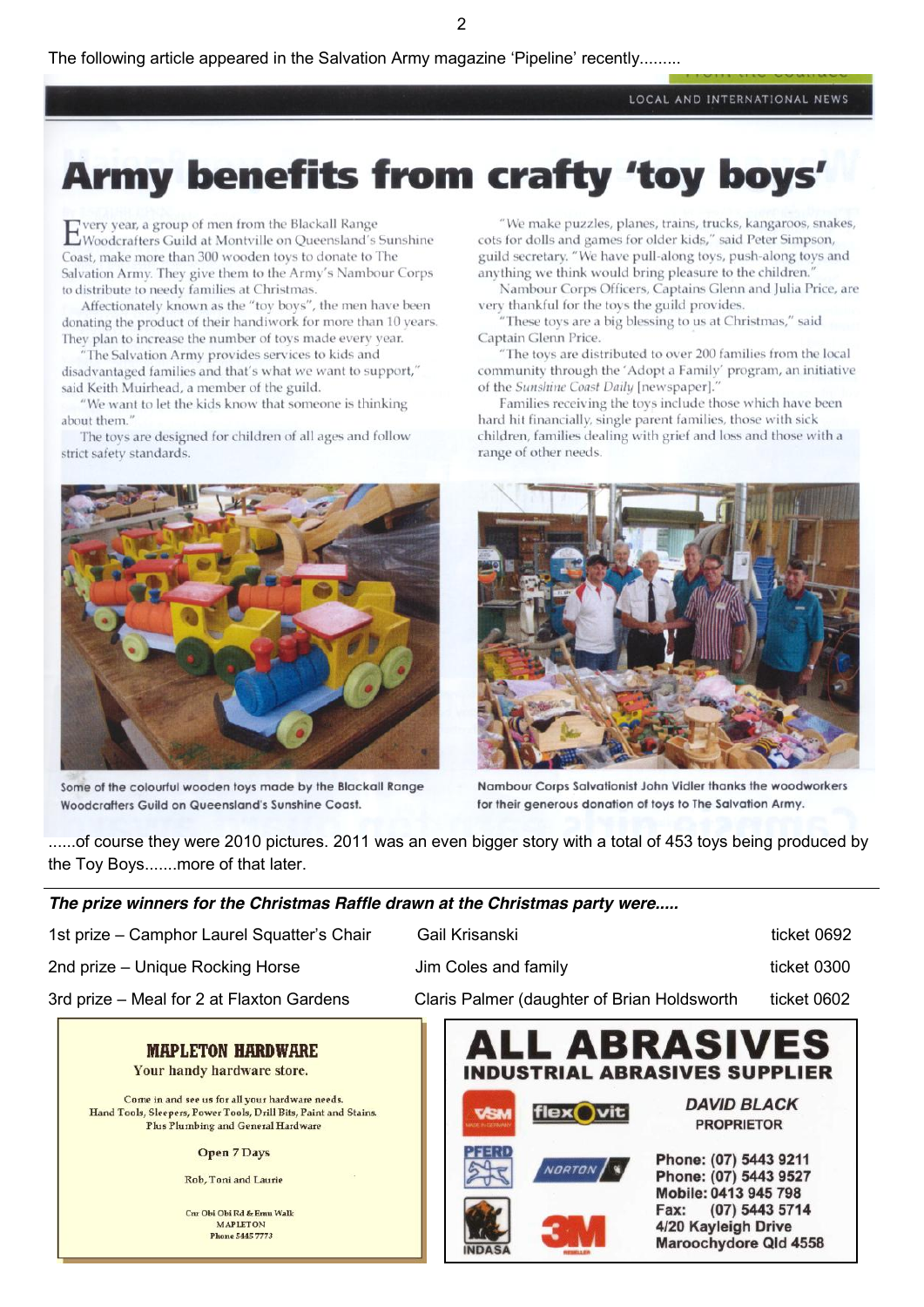# The Christmas Toy Parade



The Ladies from Mapleton Craft Group, Maeve Granzella, Kathy Patterson, Margaret Smith and Valerie Zwart with some of the beautifully made items for the Salvos.

The question on everyone's lips.......... "How are we going to fit them all in the van?"



**Stuck for something to do on Wednesday morning?**

Join the ladies and gentlemen collectively known as "The Toy" Boys" for a morning of scintillating conversation and a bit of wood work thrown in. Its a great way to learn your way around the 'Shed' and get some experience with the equipment. Can they beat last years record????????

# **CARBA-TEC TOOLS FOR WOOD**

*Orders For........*

Due to Frank Bizley's commitment with Caloundra Woodies, (he is the President), Brian Harris will forward orders to Frank via email to speed the system up so members will not have to wait so long for their orders. The 10% discount still applies.

To order from Carbatec use the order forms in the tea room, leave it on the clip, and Brian will do the rest.



Gary & Cheryle Campbell

• Comper Trailers • Vehicle Interiors • Furniture Upholstery • Boat & 4UD Canopies Unit 7 / 47 Beerwah Parade, Beerwah 4519 Queensland

3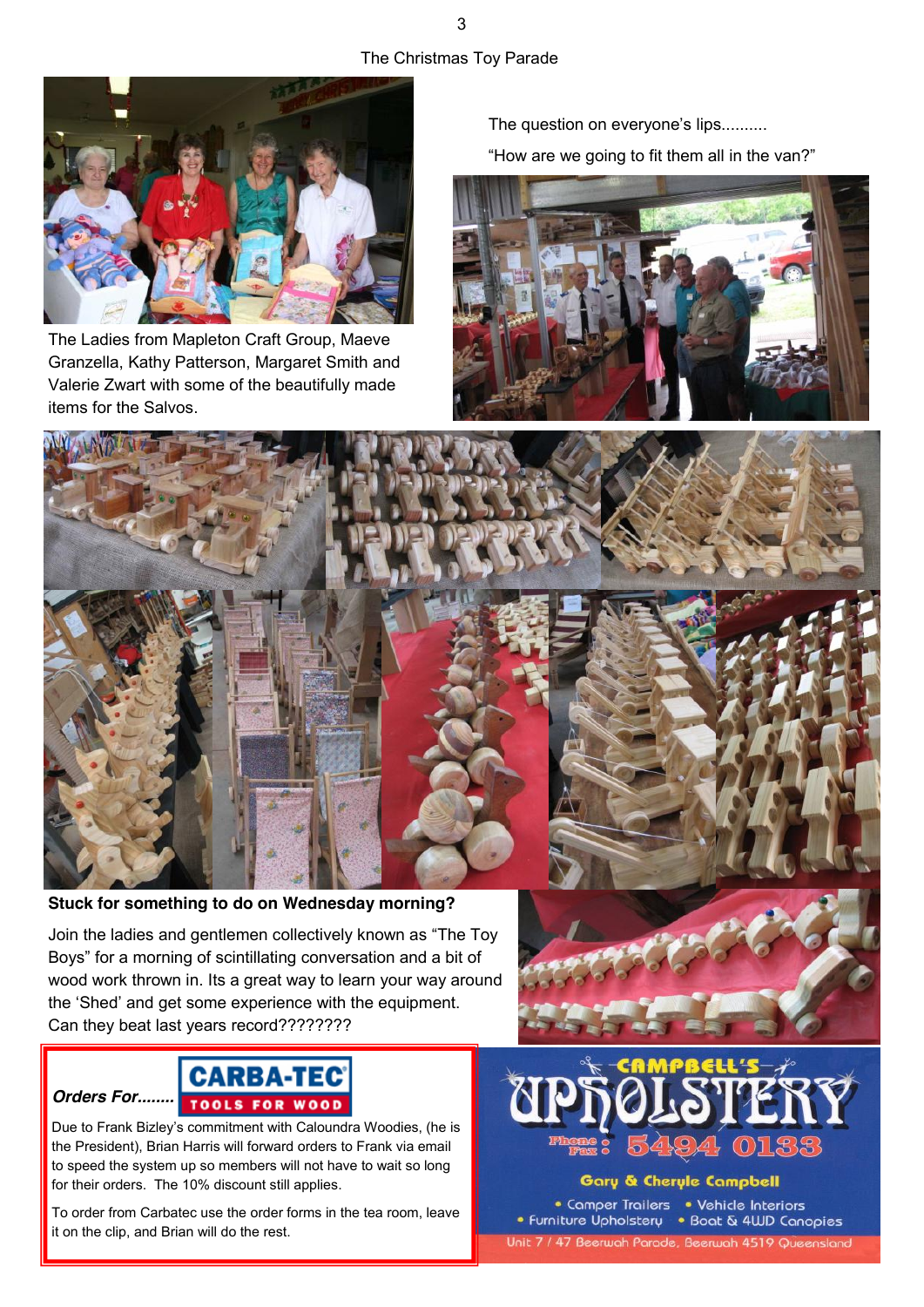#### **Maintenance Report from**

**Brian Harris**

**Jan 2012**

- 4/1 Drum Sander New abrasive belt fitted.
- 7/1 Jointer New 'Shelix' spiral cutter fitted, this was acquired by courtesy of the President of the Caloundra Club Frank Bizley.

**Our Projects**



Thea Caffin, Manager of the Blackall Range Care Group is presented with a Bench Seat for the group by Pres. Peter Simpson. Also shown are Rick Vickers and Tim Bailey (a member of both organisations).

# WOODIES DEMONSTRATIONS

On Saturday February 18 at 0930, Warne Wilson will present Staining & Polishing for Woodworkers, a very important part of putting the finishing touches to your work.

Lionel Tilley

Training Officer



- 9/1 Belt Sander New abrasive belt fitted.
- 11/1 Drum Sander New conveyor belt fitted to ensure that timber does not stop whilst being conveyed through the machine.
- 11/1 Spindle Sander Two new 5/16 left hand thread nuts supplied for spindles.

<u>OOOOOOOOO</u> Ron Fishwick reminds us... Entries are required in the following categories for the Cooroy Interclub competition that is held at the beginning of May.

- Woodturning
- General Woodwork (furniture, clocks etc)
- Carving

4

- **Pyrography**
- 5 Intarsia/Fretwork
- **Toymaking**

Lets make 2012 a successful one.

Ron



*Reservation of Timber*

It is unfortunate when timber reserved for a project is used by someone else and the project is compromised. If you need to reserve timber, put your name and the date on it clearly, tape all pieces together and place it somewhere out of the way of other workers. It must be paid for and removed from the shed within one week. Timber not collected in that time will be returned to stock. Your timber is safer in your custody than left in the shed.



Contact Roger Loughnan Real Estate for the largest range of exclusively listed properties on the Blackall Range from \$100,000 - \$2,000,000. Actively supporting our community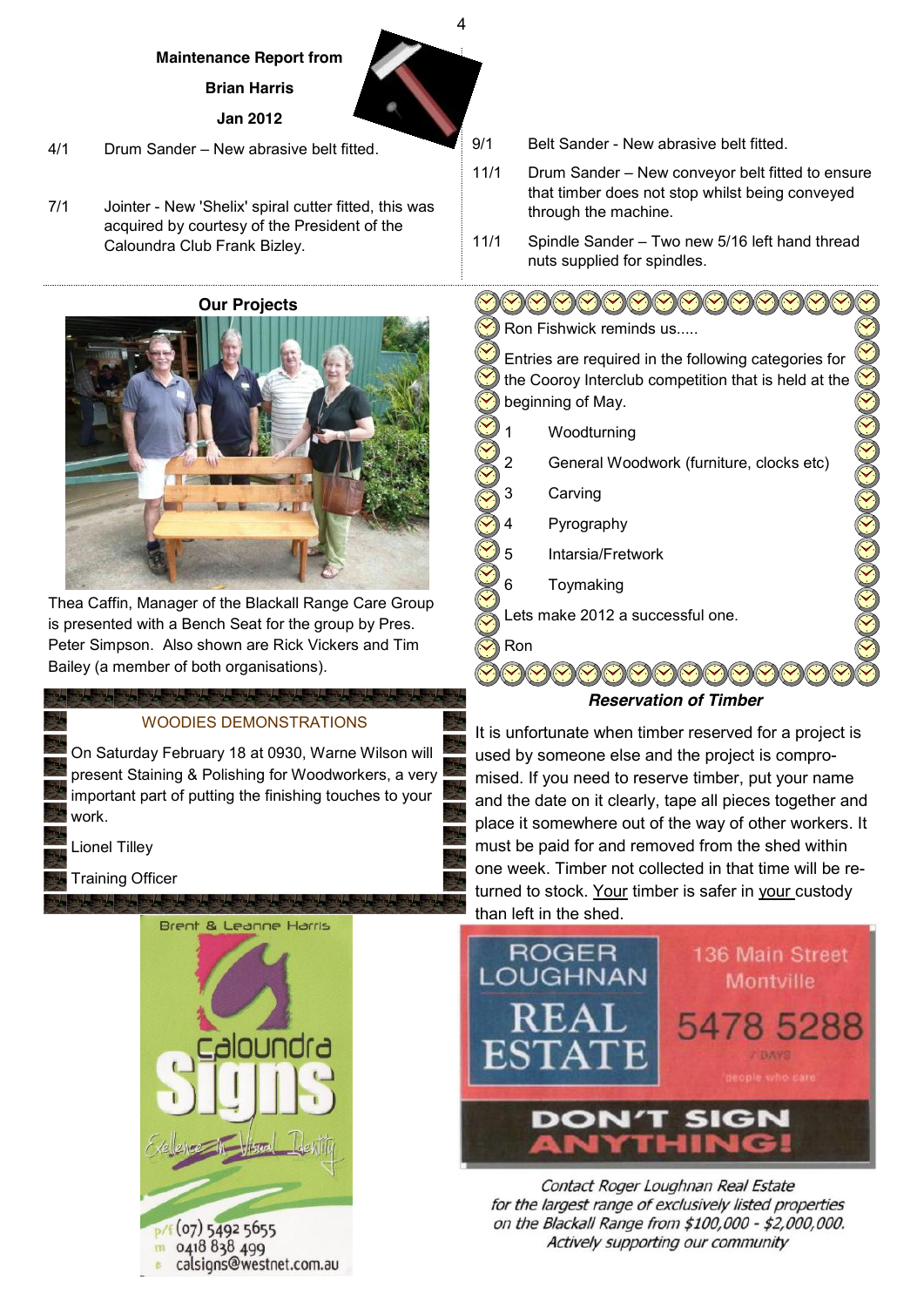# *And now with deep regret, we present the final episode in the around the world adventures of our intrepid traveller............*

#### Hi all,

It was sad to be leaving Ireland, as my stay was far too short, anyway time & tide waits for no man. I was fortunate to purchase a Sail & Rail ticket from Dublin to Windermere. This sojourn takes me by sea to Hollyhead in Northern Wales and by train across to Windermere in the Lakeland area. Obtained accommodation at a YHA hostel inTroutbeck about 5kls out of town, washed my clobber and arranged a tour with the Mountain Goat Tour Group. This covered 10 lakes including a cruise, Kirkstone Pass, Castlerigg Stone Circle, Keswick, Ashness Bridge, Borrowdale Valley, Honister Pass, Buttermere, Thirlmere, Grasmere, Rydal and Ambleside. Phew!

Tour C with same group on the 23/9/11, took us to Langdales in the western lake district, over the Wrynose and Hardknott Passes, the steepest in England. We wandered through an old Roman Fort, 1000 years old they say. Got to view the upper Eskdale, Scafell and Scafell Pike, England's highest mountains. Took a ride on a miniature train from Ravenglass to Eskdale and on to Wast Water, England's deepest lake. Had lunch at Muncaster Castle and wandered around the grounds. This is where the World Owl Trust is located, a very memorable place.

After 4 days it was time to ride the rails again, through to Shakespeare's birthplace. It is now 25/9/11, accommodation was with YHA hostels at Hemmingford House, Alveston, Warwickshire, a few miles out of Stratford upon Avon, next day I went back to the tried and true method of sightseeing with the hop on,hop off buses. I got to see most of the touristy things in the area, including Shakespeare's birthplace, Anne Hathaway's Cottage, Mary Arden's house and a few others. Next day went on a private sightseeing tour of some of the Cotswolds and Roman history in the area and next



day I headed for yet another historical city by rail. The Roman's played an important part in establishing this part of England. Accommodation was obtained at the YMCA in Bath, a hop on hop off ticket was purchased and the sight seeing and museum's began, this time with a visit to the Roman Spa, a must see for all visitors to this part of the world. I was invited to a small museum that was a little out of the way, called Museum of Bath at Work. This housed the collection of J.B.Bowler, a Victorian businessman and engineer, and gave an insight into Bath's heritage which was made by quarrying Bath Stone before mechanisation. Thousands of buildings were erected with this sand stone.

After 3 nights in Bath I caught a bus to another memorable city. Upgraded my accommodation to the Ramada in Bristol and again started to devour the history and sights of this remarkable place. It would take a book to cover the history of this place, I took a day trip to the Grand Pier and was told that the 2nd highest tide in the world occurs here, being a spring tide of 14 metres. After 4 nights of luxury at the Ramada, I said goodbye to a lot of new found friends, and headed for the outskirts of London, spending a night at the Heathrow Lodge before boarding a plane to Frankfurt, then on to Singapore for 4 days staying at the Marrison Hotel in Beach Rd., Bugis. Again and for the last time, a hop on hop off bus ticket was the best way for me to explore this beautiful city and do my over due shopping. I lived in Singapore for 9 months back in 1970 and was hoping to relive some of the memories, but that's another story!!!!!!!! After 5 months and 1 week arrived back in Brisbane to my waiting family.

Regards Dave Banister.

ps XXXX for the Sheilas.......BYE.

# *Next month our Member Profile returns with a look at the life and work of Intarsia Artist-Brian McTaggart.*

**BRWG Meeting Schedule 2011-2012**

- **Meetings start at 9:30am.**
- **Quarterly General meetings are held on the second Saturday of November, February, May and August.**
- **Management Committee meetings are held on the second Saturday of each month.**

| 2012 | <b>February 11</b> | General                  |  |  |
|------|--------------------|--------------------------|--|--|
|      | March 03           | Mqt                      |  |  |
|      | April 14           | Mqt                      |  |  |
|      | <b>May 12</b>      | General                  |  |  |
|      | June 9             | Mqt                      |  |  |
|      | July 14            | Mqt                      |  |  |
|      | August 11          | <b>AGM &amp; General</b> |  |  |